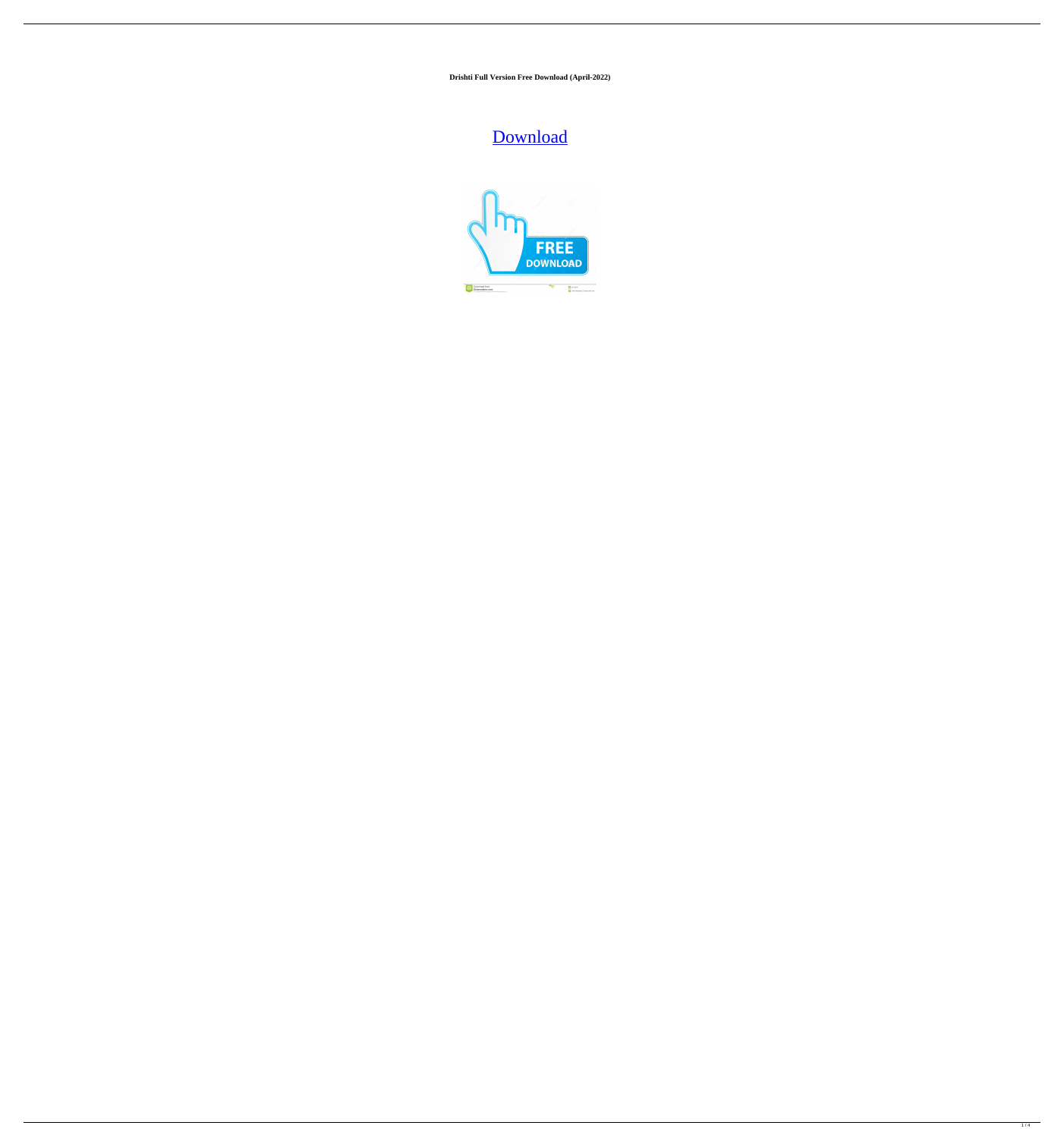## **Drishti Crack Free License Key X64**

Drishti is developed in python 2.7 with support for Tcl/Tk and SQLite. It provides tools to explore and visualize data sets, they are in 3D (volumetric), 2D (single slice images), or 1D (arrays). The following dataset type Microarray) \* Images (e.g. Microscopy) \* Measurements (e.g. Microscopy, Tomography) Drishti is written in python 2.7. Drishti may be installed easily by simply downloading the binary package available below. Alternatively scipy 0.9.0 or above \* Vispy 0.0.13 or above \* we sqlite3 or above \* Tk 8.5 or above \* Tk 8.5 or above \* Tk 8.5 or above brishti is currently under active development. I welcome contributions and suggestions. The source co download Drishti, please go to: COPYRIGHT Copyright (C) 2011 Drishti Software. All Rights Reserved. Trademarks Trademarks and registered trademarks are the property of their respective owners. Drishti Software logo are tra the property of their respective owners. You are not allowed to use the name Drishti in its full

## **Drishti Download For PC**

======================= Defines the angles for slicing. If not specified, 180 degrees are used for slicing. Entry is the default value and is used when the length is specified. Note This list is incomplete. See also the OpenGL - OpenGL Functions and constants page. Influence of oestrogen on the development of the rat mammary gland. The effects of subcutaneous administration of 17 beta-estradiol (E2) on the development of the mammary glands of rats were examined during pregnancy, lactation and at various stages of the postpartum period. At various times after induction of the ma 0.05). At Day 20 of gestation, there were no significant differences between the control and E2-treated rats. On Days 2-8 post partum, E2 treatment delayed parenchymal growth of mammary glands by about 50%. At Days 10-12, pregnancy and lactation, E2 administration resulted in a delay in parenchymal growth of the mammary glands. After weaning, mammary gland growth resumed with the same time course as that of control animals. These observatio decreased pup growth.But the hits kept on coming. The French defence minister, Jean-Yves Le Drian, on Tuesday spoke of "stretches of destroyed territory". Two days earlier, after an Israeli airstrike hit a secret weapons f in early May British spy chiefs had ordered their MI6 counterparts in Tel Aviv to spy on the Israeli embassy in London, and the Israeli consulate in Istanbul, to "gather intelligence on the relationship between senior offi July, a London court dismissed a libel action brought by Mr Netanyahu against the newspaper, citing a "report of matters of public importance". The case, 81e310abbf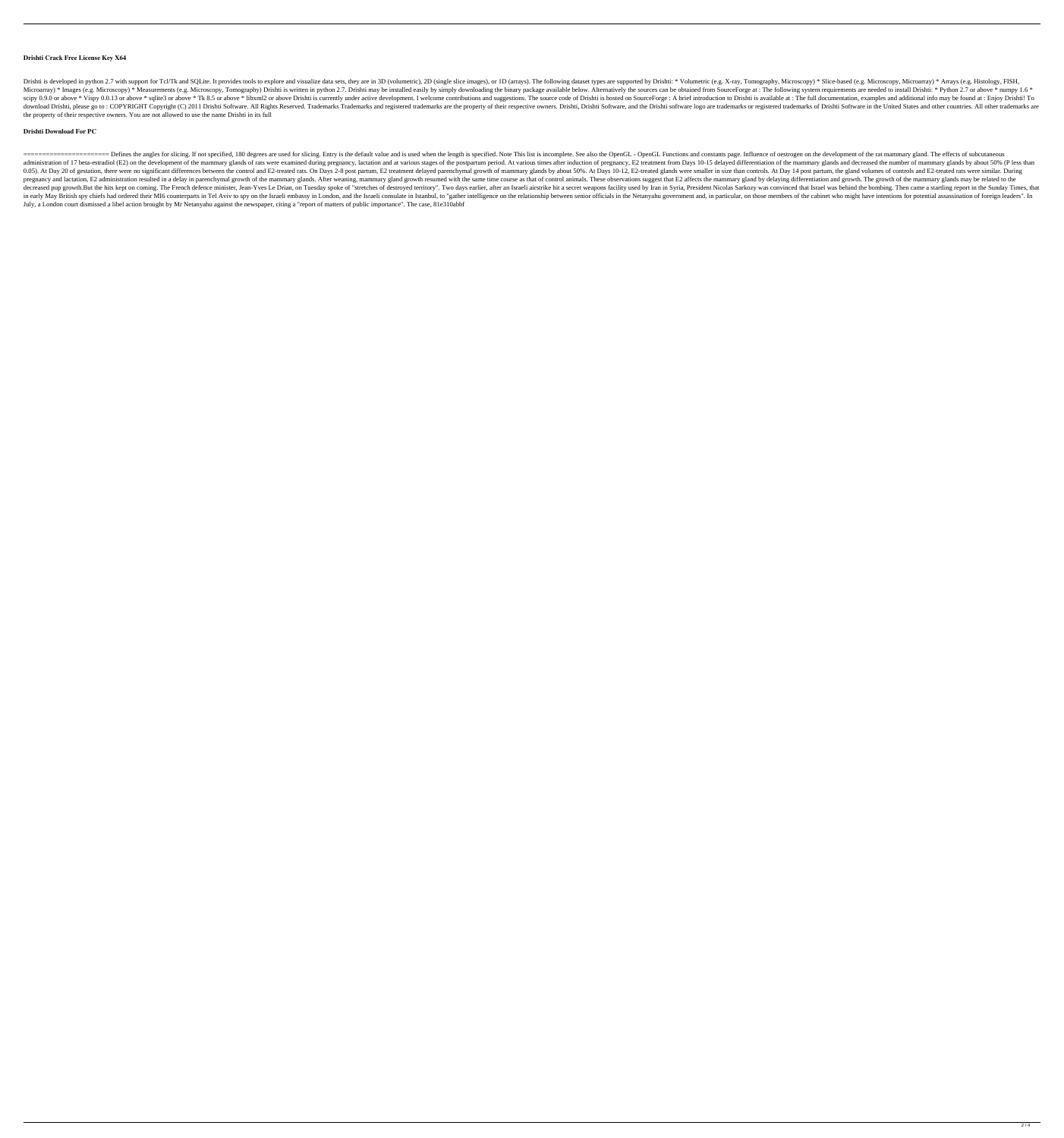### **Drishti Crack +**

- Drishti is an easy-to-use, easily accessible software application that presents 2D data sets - As an open source application, you will not have to invest money and/or effort to use Drishti is platform-independent and can systems. - Drishti is a powerful, easy-to-use and easy to learn software application that allows for easy visualization of 2D data sets in 3D. - Drishti can import most 2D image formats such as ".tiff", ".jpg", ".png" and use : visualizing tomography data, electron-microscopy data, etc. - Drishti stands for vision or insight in Sanskrit, an Indian language. - Drishti has been developed keeping in mind the end-use : visualizing tomography da is a simple, easy to use application specially designed to offer you a volume renderer. - Drishti stands for vision or insight in Sanskrit, an Indian language. - Drishti has been developed keeping in mind the end-use : vis microscopy data, etc. - Drishti is a simple, easy to use application specially designed to offer you a volume renderer. - Drishti stands for vision or insight in Sanskrit, an Indian language. - Drishti has been developed k tomography data, electron-microscopy data, etc. - Drishti is a simple,

#### **What's New in the Drishti?**

Drishti is a simple, easy to use application specially designed to offer you a volume renderer. Drishti stands for vision or insight in Sanskrit, an Indian language. Drishti has been developed keeping in mind the end-use : a lay person is equally important. Drishti is aiming for both. The central idea about Drishti is that the scientists should be able to use it for exploring volumetric datasets as well as use it in presentations. Key featur transparency as well. - 3D, 2D and volume renderers. - View overlays (integrate anatomical structures, etc.) in 3D, 2D and volume renderers. - Color-coding volume and 2D data for viewing it in 3D and/or 2D. - Very easy to etc. - Simple and easy to understand user interface. - A separate volume viewer, using the VolumeRenderer class. - Completely object oriented. - Drishti has no dependencies, works out-of-the-box with all major programming developed in-house and is also used by many research groups. - It has been used for visualization of many datasets including tomography, electron microscopy, etc. - Screenshots: How to use: 1) Unzip the archive, double-cli the volumetric data and/or 2D data to view in 2D and/or 3D. 4) Some key functionality is explained in the Help menu. 5) The help will be very easy to understand. 6) Drag and drop images, videos and other files from the Fin